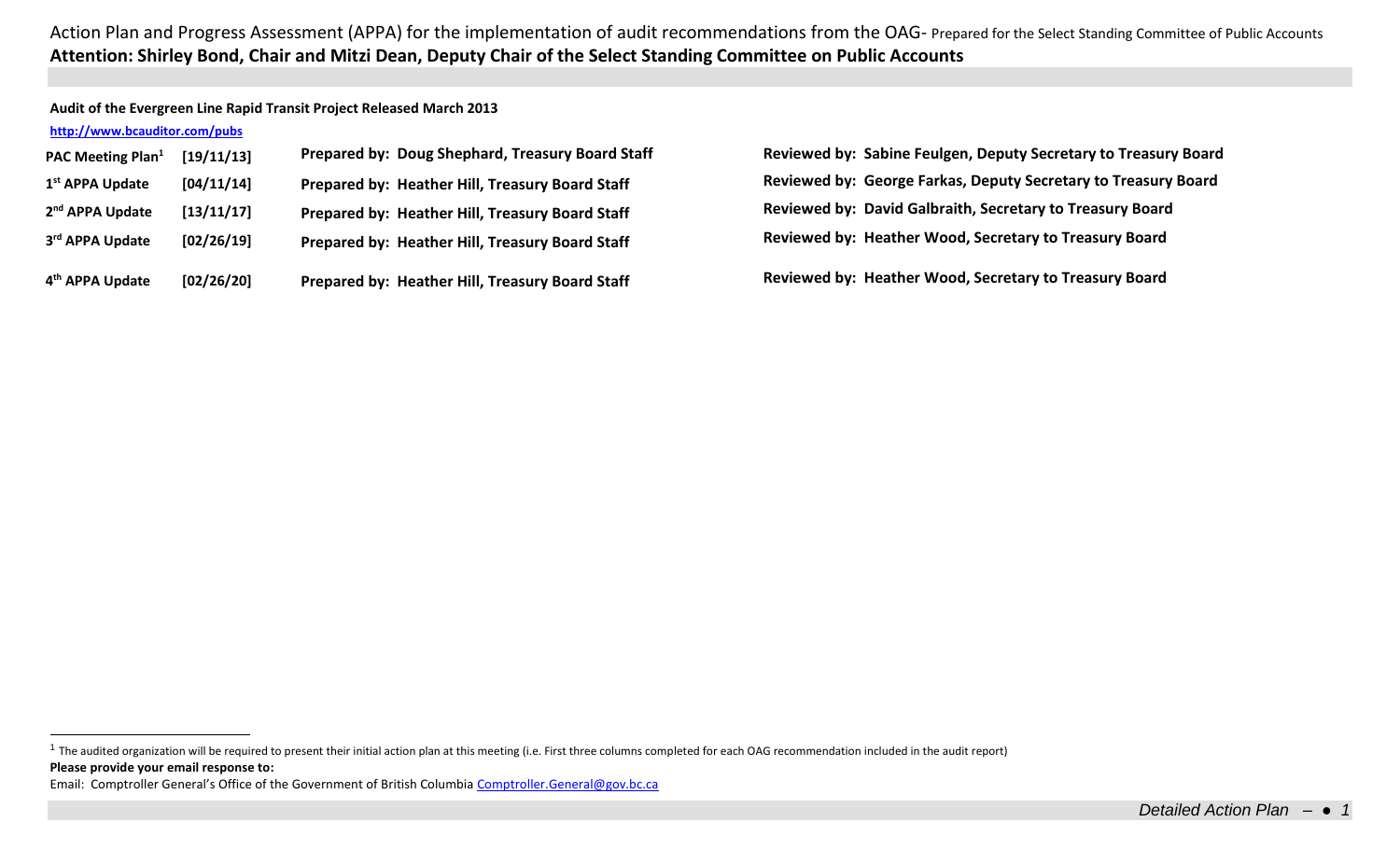| <b>Rec. #</b><br>Accepted?<br>Yes / $No2$ | <b>OAG</b><br><b>Recommendations</b> | <b>Actions Planned &amp; Target Date(s)<sup>3</sup></b> | Assessment of Progress to date <sup>4</sup> and Actions Taken <sup>5</sup><br>(APPA update) |
|-------------------------------------------|--------------------------------------|---------------------------------------------------------|---------------------------------------------------------------------------------------------|
|-------------------------------------------|--------------------------------------|---------------------------------------------------------|---------------------------------------------------------------------------------------------|

## **Please provide your email response to:**

 $\overline{a}$ 

<sup>&</sup>lt;sup>2</sup> For each recommendation, the audited organization should state whether or not they have accepted the recommendation and plan to implement it fully by typing either "Yes" or "No" under the number of the recommendation.

<sup>&</sup>lt;sup>3</sup> Target date is the date that audited organization expects to have "fully or substantially implemented" the recommendation. If several actions are planned to implement one recommendation, indicate target dates for each <sup>4</sup>The Select Standing Committee on Public Accounts (PAC) will request that the audited organization provide a yearly update (i.e completed "Assessment of Progress and Actions Taken" column) until all recommendations are f addressed to the satisfaction of the PAC. This is for the APPA update.

<sup>&</sup>lt;sup>5</sup> This action plan and the subsequent updates have not been audited by the OAG. However, at a future date that Office may undertake work to determine whether the entity has implemented the recommendations. The results of reported in a separate report prepared by the OAG.

Email: Comptroller General's Office of the Government of British Columbia [Comptroller.General@gov.bc.ca](mailto:Comptroller.General@gov.bc.ca)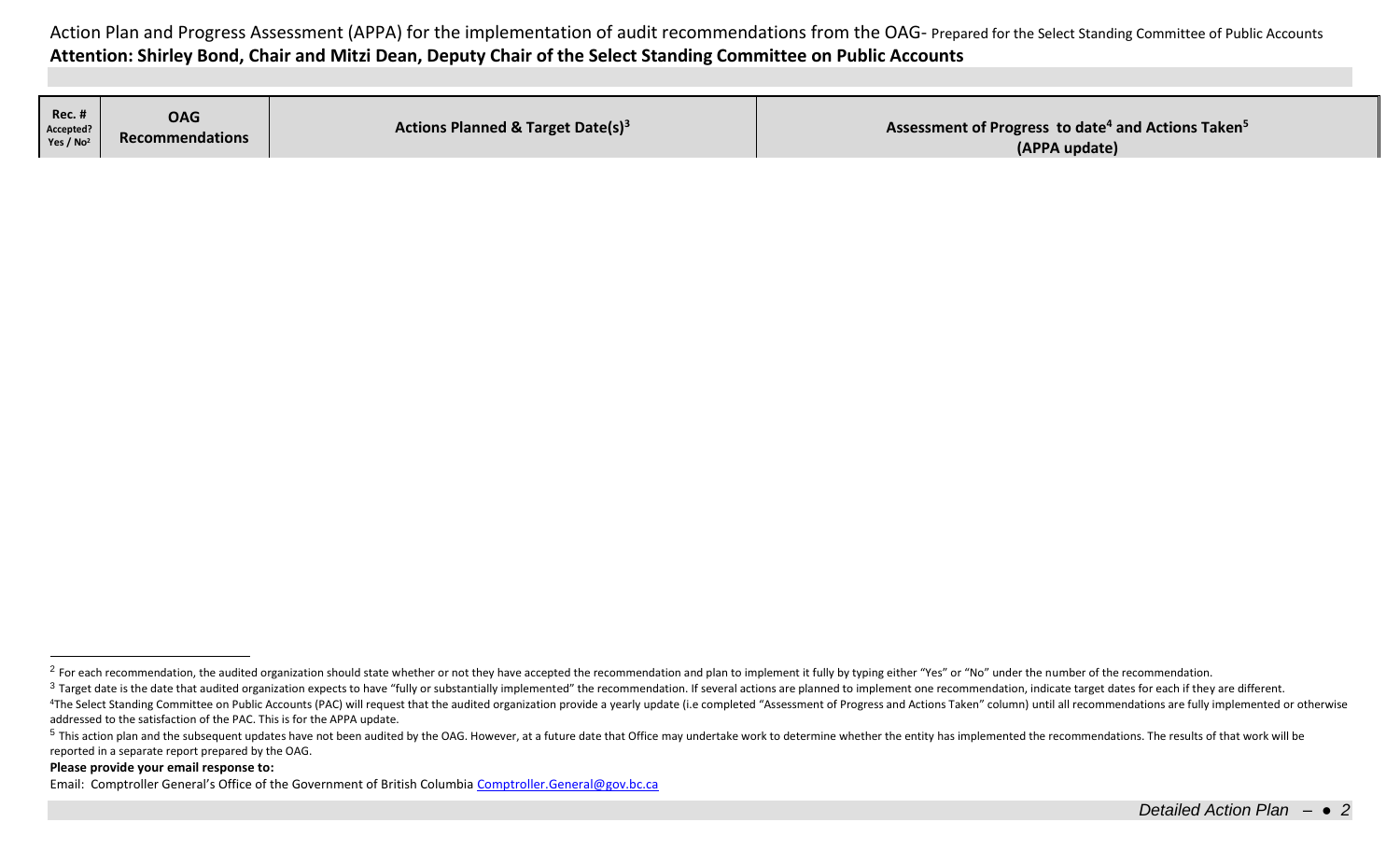Email: Comptroller General's Office of the Government of British Columbia [Comptroller.General@gov.bc.ca](mailto:Comptroller.General@gov.bc.ca)